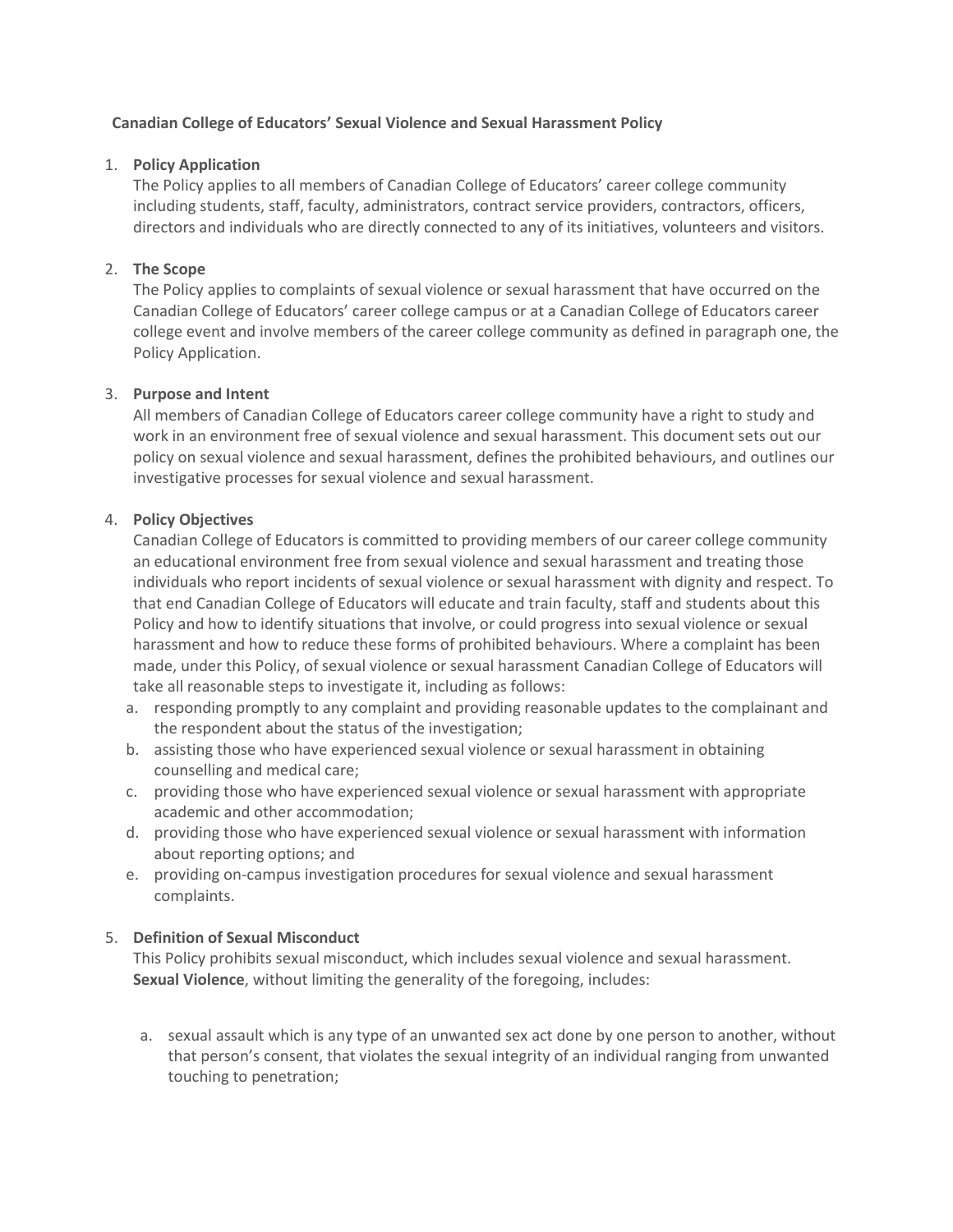- b. any violence, physical or psychological, carried out through sexual means or by targeting sexuality, including sexual abuse; and
- c. criminal harassment (including stalking and cyber bullying).

**Sexual Harassment**, without limiting the generality of the foregoing, includes:

- a. Any course of vexatious comment or conduct of a sexual nature that is known or ought reasonably to have been known to be unwelcome, including:
- b. offensive jokes or comments of a sexual nature;
- c. displaying of pornographic or sexist pictures or materials, including online;
- d. suggestive or offensive remarks;
- e. unwelcome language related to gender;
- f. remarks, jokes, innuendoes, propositions, or taunting about a person's body, attire, sex or sexual orientation;
- g. leering or inappropriate staring;
- h. bragging about sexual prowess;
- i. physical contact such as touching, patting, or pinching, with an underlying sexual connotation; and
- j. sexual solicitation or advance made by a person in a position to confer, grant or deny a benefit or advancement to the person where the person making the solicitation or advance knows or ought reasonably to know that it is unwelcome.

## 6. **Reporting and Responding to Sexual Violence**

All members of our career college community will take all reasonable steps to prevent sexual violence on our career college campus or events and report immediately to the Canadian College of Educators' Campus Administrator if they are subject to, witness or have knowledge of sexual violence, or have reason to believe that sexual violence has occurred or may occur. To the extent it is possible, the Campus Administrator will attempt to keep all information disclosed confidential except in those circumstances it believes an individual is at imminent risk of self-harm, or of harming another, or there are reasonable grounds to believe that others in our career community are at risk. Canadian College of Educators recognizes the right of the complainant to determine whether her or his complaint will be dealt with by the police and/or Canadian College of Educators. However, in certain circumstances, Canadian College of Educators may be required by law or its internal policies to initiate an internal investigation and/or inform police without the complainant's consent, if it believes the safety of members of its career college community is at risk. At all times, Canadian College of Educators will do its best to approximately accommodate the needs of students affected by sexual violence at no cost to the student. In addition, Canadian College of Educators community members should be aware that a formal report of an incident of sexual violence is not necessary to access supports, services, or accommodations.

## 7. **Investigating Reports of Sexual Harassment**

If a member of our career college community believes she/he has been sexually harassed by a member of our career college community, she/he may confront the harasser personally or in writing pointing out the unwelcome behaviour and requesting that it stop; or Report the complaint to Canadian College of Educators' Campus Administrator in writing. A complaint of sexual violence may be filed under this Policy, by any member of our career college community, to the Canadian College of Educators' Campus Administrator in writing using the Canadian College of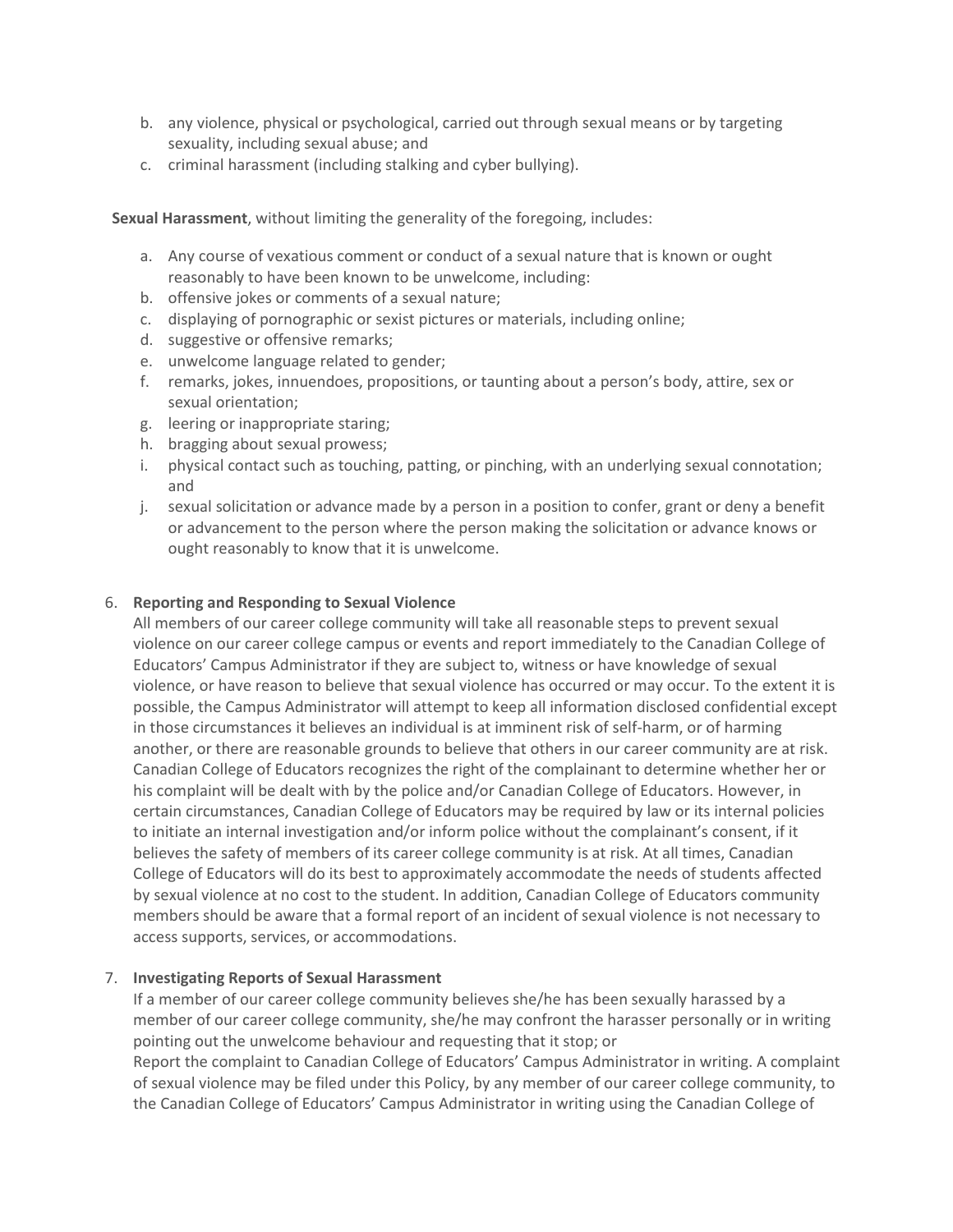Educators' Sexual Violence and Harassment Reporting Form. Upon a complaint of alleged sexual harassment being made to Grade Learning's Campus Administrator, the Campus Administrator will initiate an investigation, including as follows:

- a. determining whether the incident should be referred immediately to police;
- b. meeting with the complainant to determine the date and time of the incident, the persons involved, the names of any person who witnessed the incident and a complete description of what occurred;
- c. interviewing the complainant, any person involved in the incident and any identified witnesses;
- d. interviewing any other person who may have knowledge of incidents related to the complaint or any other similar incidents;
- e. informing the respondent of the complaint, providing details of the allegations and giving the individual an opportunity to respond to those allegations;
- f. providing reasonable updates to the complainant and the respondent about the status of the investigation; and
- g. determining what disciplinary action, if any, should be taken.

# 8. **Disciplinary Measures**

If it is determined by Canadian College of Educators that a member of our career college community has been involved in sexual violence or sexual harassment of a member of our career college community, immediate disciplinary or corrective action will be taken up to and including termination of employment or expulsion of a student. In cases where criminal proceedings are initiated, Canadian College of Educators will assist police agencies, lawyers, insurance companies, and courts to the fullest extent. Where criminal and/or civil proceedings are commenced in respect of allegations of sexual violence or sexual harassment, Canadian College of Educators may conduct its own independent investigation and make its own determination in accordance with its own policies and procedures. **Making False Statements**

It is a violation of this Policy for anyone to knowingly make a false complaint of sexual violence or sexual harassment or to provide false information about a complaint. Individuals who violate this Policy are subject to disciplinary and / or corrective action, up to and including termination of employment or expulsion.

## 9. **Reprisal**

It is a violation of this Policy to retaliate or threaten to retaliate against a complainant, acting in good faith, who has brought forward a complaint of sexual violence or sexual harassment, provided information related to a complaint, or otherwise been involved in the complaint investigation process.

## 10. **Right to Withdraw a Complaint**

A complainant has the right to withdraw a complaint at any stage of the process. However Canadian College of Educators may continue to act on the issue identified in the complaint in order to comply with its obligation under this Policy and/or its legal obligations.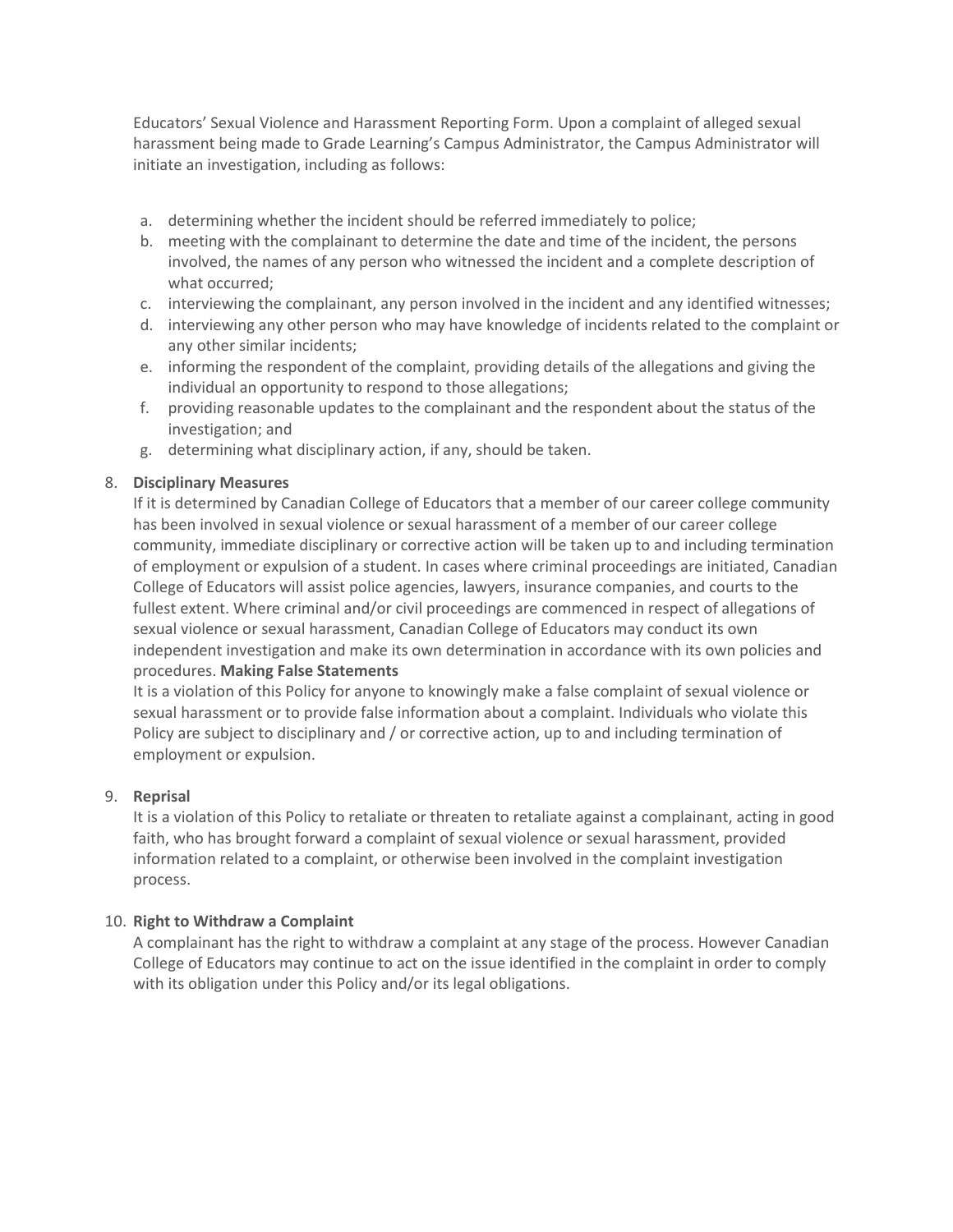# **Resources**

Appendix 1 lists provincial sexual violence and harassment centres which could be provided as resources.

# Appendix 1

# **SEXUAL ASSAULT CENTRES (ONTARIO)**

| <b>Region in Ontario</b>          | <u><b>SEASALINSSISEI SENTINES</b></u><br><b>Sexual Assault Centre</b>          | <b>24-hr Crisis Line</b>                      | <b>Office Phone</b><br><b>Number</b>                                                       |
|-----------------------------------|--------------------------------------------------------------------------------|-----------------------------------------------|--------------------------------------------------------------------------------------------|
| Algoma<br>(Sault Ste. Marie)      | <b>Women In Crisis Algoma</b>                                                  | 1-877-759-1230                                | 705-759-1230                                                                               |
| <b>Belleville-Quinte</b>          | <b>Sexual Assault Centre for Quinte &amp;</b><br><b>District</b>               | 1-877-544-6424                                | 613-967-6300                                                                               |
| <b>Brant</b>                      | <b>Sexual Assault Centre of Brant</b>                                          | 519-751-3471                                  | 519-751-1164                                                                               |
| <b>Bruce County</b>               | <b>Women's House Serving Bruce and Grey:</b><br><b>Sexual Assault Services</b> | 1-866-578-5566                                | 519-372-1113                                                                               |
| <b>Chatham-Kent</b>               | <b>Chatham-Kent Sexual Assault Crisis</b><br>Centre                            | 519-354-8688                                  | 519-354-8908                                                                               |
| Cornwall                          | <b>Sexual Assault Support Services for</b><br>Women, Cornwall                  | English: 613-932-1603<br>French: 613-932-1705 | 613-932-1755                                                                               |
| Durham                            | <b>Durham Rape Crisis Centre</b>                                               | 905-668-9200                                  | 905-444.9672                                                                               |
| <b>East Algoma (Elloit Lake)</b>  | <b>Counselling Centre of East Algoma</b>                                       | 1-800-721-0077                                | 705-848-2585                                                                               |
| <b>Guelph-Wellington</b>          | <b>Guelph-Wellington Women in Crisis</b>                                       | 519-836-5710<br>1-800-265-7233                | 519-836-1110                                                                               |
| Halton (Oakville)                 | <b>Sexual Assault &amp; Violence Intervention</b><br><b>Services of Halton</b> | 905-875-1555                                  | 906-825-3622                                                                               |
| <b>Hamilton</b>                   | <b>Sexual Assault Centre Hamilton &amp; Area</b><br>(SACHA)                    | 905-525-4162                                  | 905-525-4573                                                                               |
| Kawartha (Peterborough<br>& Area) | <b>Kawartha Sexual Assault Centre</b>                                          | 705-741-0260                                  | 705-748-5901                                                                               |
| Kenora                            | <b>Kenora Sexual Assault Centre</b>                                            | 807-468-7233<br>1-800-565-6161                | 807-468-7958                                                                               |
| Kingston                          | <b>Sexual Assault Centre Kingston</b>                                          | 613-544-6424<br>1-877-544-6424                | 613-545-0762                                                                               |
| Waterloo                          | <b>Sexual Assault Support Centre of</b><br><b>Waterloo Region</b>              | 519-741-8633                                  | 519-571-0121                                                                               |
| <b>London-Middlesex</b>           | <b>Sexual Assault Centre London</b>                                            | 519-438-2272<br>1-877-529-2272                | 519-439-0844                                                                               |
| <b>Muskoka Parry Sound</b>        | <b>Muskoka Parry Sound Sexual Assault</b><br>Services                          | 1-800-461-2929                                | Parry Sound:<br>705-774-9083<br>Toll free: 1-877-<br>851-6662<br>Muskoka:<br>1877 406-1268 |
| <b>Niagara</b>                    | Niagara Region Sexual Assault Centre                                           | 905-682-4584                                  | 905-682-7258                                                                               |
| <b>Nipissing</b>                  | <b>Amelia Rising Sexual Assault Centre of</b><br><b>Nipissing</b>              | 705-476-3355                                  | 705-840-2403                                                                               |
| Oshawa-Durham                     | Oshawa-Durham Rape Crisis Centre                                               | 905-668-9200                                  | 905-444-9672                                                                               |
| <b>Ottawa SASC</b>                | <b>Sexual Assault Support Centre of Ottawa</b>                                 | 613-234-2266                                  | 613-725-2160                                                                               |
| <b>Ottawa RCC</b>                 | <b>Ottawa Rape Crisis Centre</b>                                               | 613-562-2333                                  | 613-562-2334                                                                               |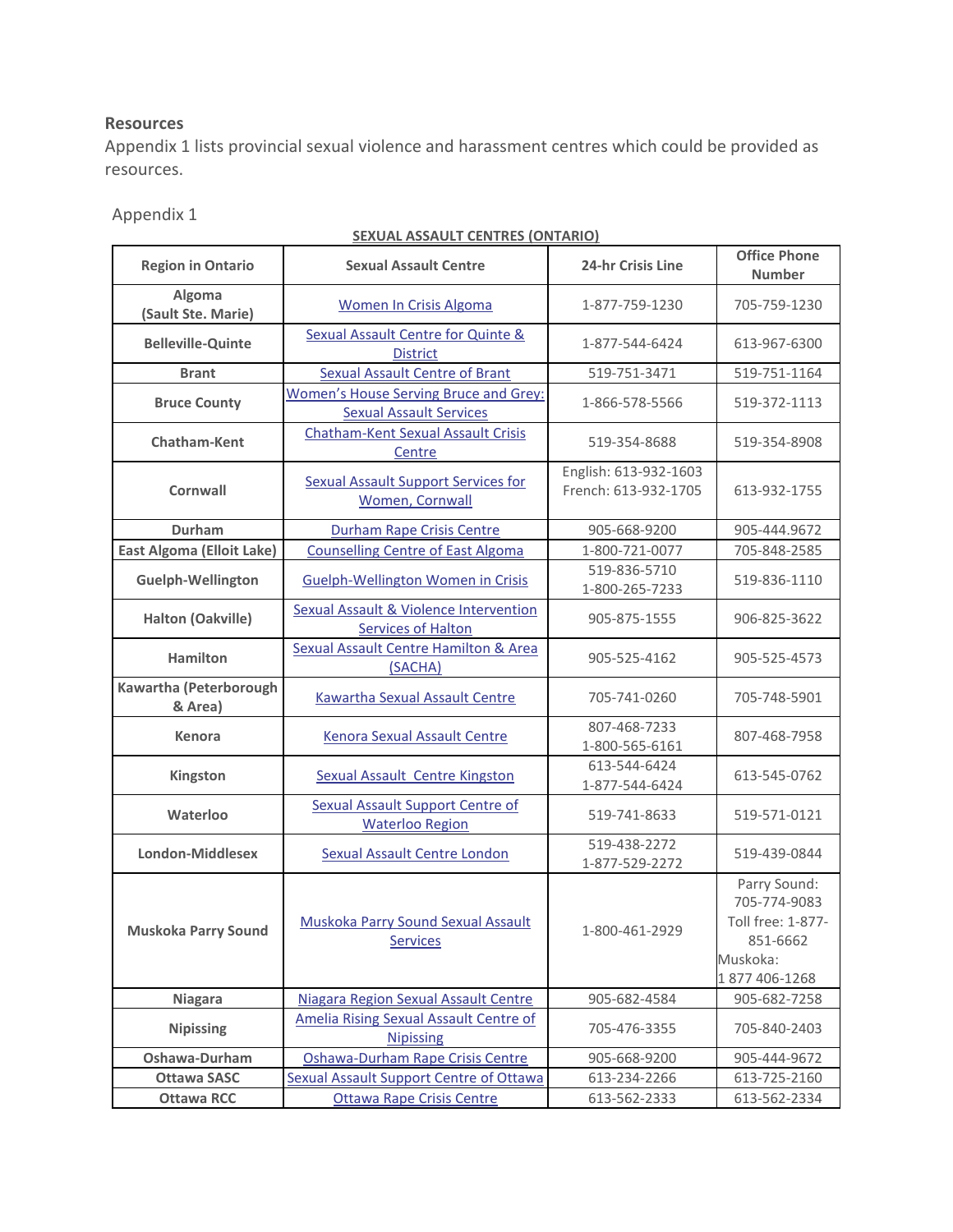| Peel                 | Hope 24/7: Sexual Assault Centre of Peel                                                       | 1-800-810-0180                 | 905-792-0821              |
|----------------------|------------------------------------------------------------------------------------------------|--------------------------------|---------------------------|
| Renfrew              | Women's Sexual Assault Centre of<br><b>Renfrew County</b>                                      | 1-800-663-3060                 | $613 - 735 - 5551$        |
| Sarnia-Lambton       | Sexual Assault Survivors' Centre Sarnia-<br>Lambton                                            | 519-337-3320                   | 519-337-3154              |
| <b>Simcoe</b>        | <b>Athena's Sexual Assault Services</b>                                                        | 705-737-2008<br>1-800-987-0799 | 705-737-2884              |
| Sudbury              | <b>Voices for Women</b><br>Sudbury                                                             |                                | 705-523-7100 ext.<br>2647 |
| <b>Thunder Bay</b>   | <b>Thunder Bay Sexual Abuse &amp; Sexual</b><br><b>Assault Counselling &amp; Crisis Centre</b> | 807-344-4502                   | 807-345-0894              |
| <b>Timmins</b>       | <b>Timmins and Area Women in Crisis</b>                                                        | 1-877-268-8380                 | 705-268-8381              |
| <b>Toronto</b>       | <b>Toronto Rape Crisis Centre</b>                                                              | (416) 597-8808                 | 416-597-1171              |
| <b>Windsor-Essex</b> | <b>Sexual Assault Crisis Centre of Essex</b><br>County                                         | 519-253-9667                   | 519-253-3100              |
| York                 | Women's Support Network of York<br>Region                                                      | 1-800-263-6734<br>905-895-7313 | 905-895-3646              |

### **Other Resources and Supports Available to You**

### **Good to Talk**

Post-Secondary Student Helpline– Free 24/7/365 professional, anonymous support for students 1-866-925-5454

http://www.good2talk.ca/

## **Student Lifeline**

Professional support for maintaining a healthy balance between school, work and everyday lift. Confidential consultations, counselling, community referrals, resources (articles, CD's, booklets), and online tools (blogs, podcasts, Depression and Stop Smoking Centres) 1-877-418-1537 Tty/tdd 1-877-371-9978 LifeWorks.com

## **Pour le support francophone aux femmes victimes d'agression sexuelle:**

### **CALACS (Francophone Sexual Assault Centres) in Ontario**

Centre Passerelle pour femmes: CALACS du Nord de l'Ontario www.centrepasserelle.ca C.P. 849 Timmins (Ontario) P4N 7G7 705 360-5657

### **Centre francophone d'aide et de lutte contre les agressions à caractère sexuel d'Ottawa**

www.calacs.ca 40, rue Cobourg Ottawa (Ontario) K1N 8Z6 613 789-8096 calacs@calacs.ca

## **Centre Novas : Centre francophone d'aide et de lutte contre les agressions à caractère sexuel de Prescott-Russell**

www.centrenovas.ca C.P. 410 Casselman (ON) K0A 1M0 613 764-5700